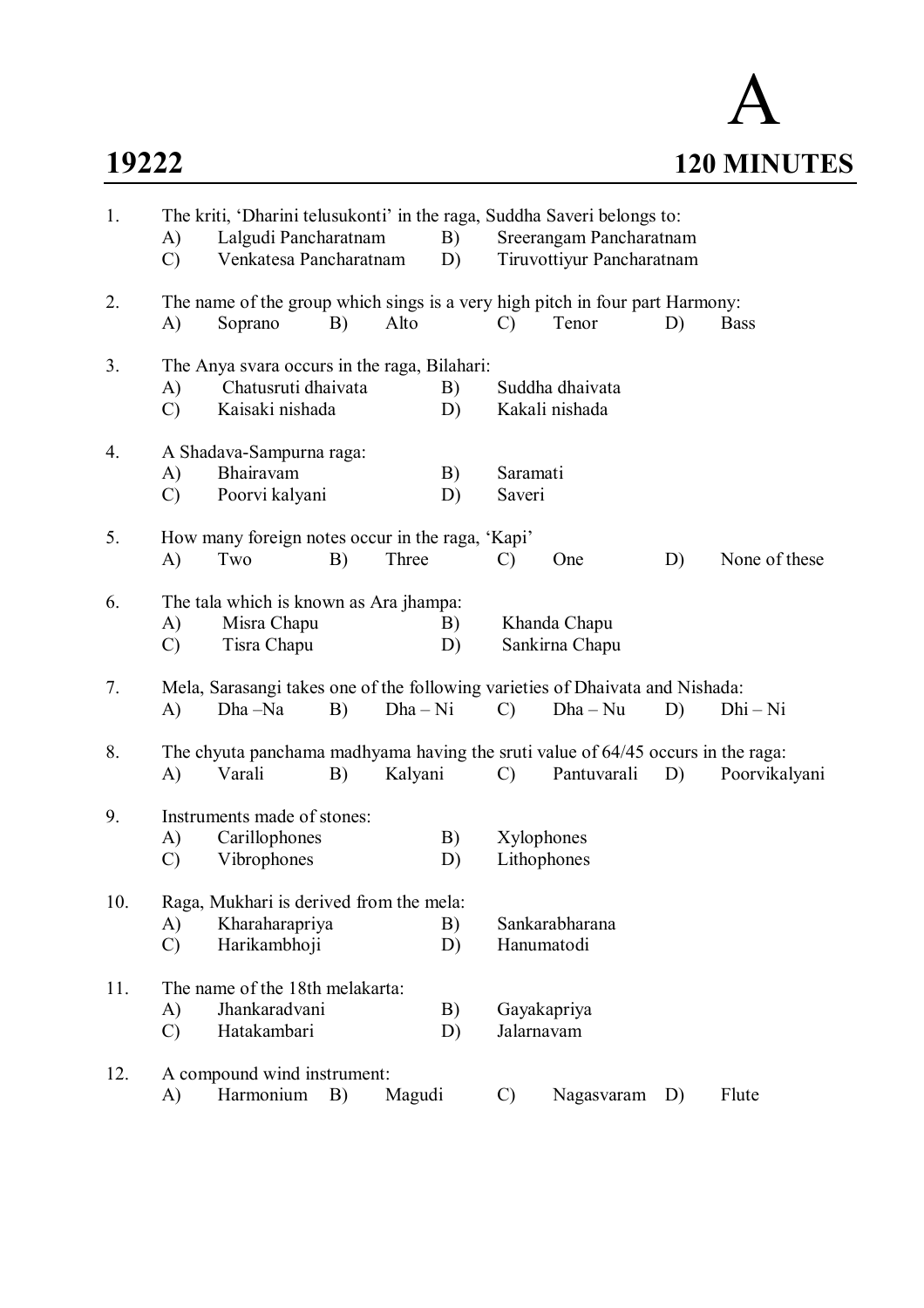| 13. | A)<br>$\mathcal{C}$             | A title which is conferred upon distinguished musicians by Madras Music Academy:<br>Kalaimamani<br>Sangita Kalanidhi                                                |    |            | B)<br>D)    |                          | Kalai Sikhamani<br>Sangita Siromani       |    |                                                                                                   |
|-----|---------------------------------|---------------------------------------------------------------------------------------------------------------------------------------------------------------------|----|------------|-------------|--------------------------|-------------------------------------------|----|---------------------------------------------------------------------------------------------------|
| 14. | A)<br>$\mathcal{C}$             | A place which is noted for the performance of Bhagavata Mela Nataka:<br>Merattur<br>Maduarai                                                                        |    |            | B)<br>D)    | Tiruppati                | Chidambaram                               |    |                                                                                                   |
| 15. | A)                              | Ancient name for Orchestra in Indian music:<br>Gataka                                                                                                               | B) | Pataka     |             | $\mathcal{C}$            | Kutapa                                    | D) | Sahaka                                                                                            |
| 16. | A)<br>$\mathcal{C}$             | The composer of the popular kriti, Vatapi Ganapatim in Hamsadvani raga:<br>Tyagaraja<br>Syama Sastri                                                                |    |            | B)<br>D)    |                          | Muthuswami Dikshitar<br>Swati Tirunal     |    |                                                                                                   |
| 17. | A)                              | A Sampurna-Audava raga:<br>Bhairavam                                                                                                                                | B) | Kambhoji   |             | $\mathcal{C}$            | Saveri                                    | D) | Saramati                                                                                          |
| 18. | A)                              | A Yazh with 7 strings:<br>Siri yazh                                                                                                                                 | B) | Peri yazh  |             | $\mathcal{C}$            | Makara yazh D)                            |    | Sakota yazh                                                                                       |
| 19. | A)                              | Number of melas which are not able to produce resultant scales by Grahabheda:<br>Sixteen                                                                            | B) | Twenty     |             | $\mathcal{C}$            | Twenty four D)                            |    | Fifty six                                                                                         |
| 20. | A)<br>$\mathcal{C}$             | The name Mridangam literally means:<br>Vadya trayam<br>Maddalam                                                                                                     |    |            | B)<br>D)    | Clay body<br>Clear voice |                                           |    |                                                                                                   |
| 21. | A)                              | A musical form exclusively used for Bharatanatyam:<br>Gitam                                                                                                         | B) | Saki       |             | $\mathcal{C}$            | Sabdam                                    | D) | Namavali                                                                                          |
| 22. |                                 | and quadruple speeds:                                                                                                                                               |    |            |             |                          |                                           |    | Keeping the speed of singing the Pallavi constant, but reckoning the tala with the hand at double |
|     | A)                              | Anulomam                                                                                                                                                            | B) | Pratilomam |             | $\mathcal{C}$            | Tisram                                    | D) | Tanam                                                                                             |
| 23. | A)<br>$\mathcal{C}$             | A musician whose name is associated with the raga, Begada:<br>Ramnad Srinivasa Iyengar<br>Pallavi Seshayyar                                                         |    |            | B)<br>D)    |                          | Vina Kuppayyar<br>Pattnam Subramanya Iyer |    |                                                                                                   |
| 24. | A)<br>B)<br>$\mathcal{C}$<br>D) | A composition in which the Cholkettu svaras are seen:<br>Samanamevaru-Kharaharapriya<br>Srimaha Ganapati-Gaula<br>Tulasidala-Mayamalavagaula<br>Kamalambham-Kalyani |    |            |             |                          |                                           |    |                                                                                                   |
| 25. | A)                              | The existence of 22 srutis was first proved by:<br>Matanga                                                                                                          | B) | Narada     |             | $\mathcal{C}$            | <b>Bharata</b>                            | D) | Sarangadeva                                                                                       |
| 26. | A)                              | One of the Dasavidha gamaka inherent in the phrases sr rg gm mp pd dn:<br>Ahatam                                                                                    | B) |            | Pratyahatam | $\mathcal{C}$            | Dalu                                      | D) | Andolitam                                                                                         |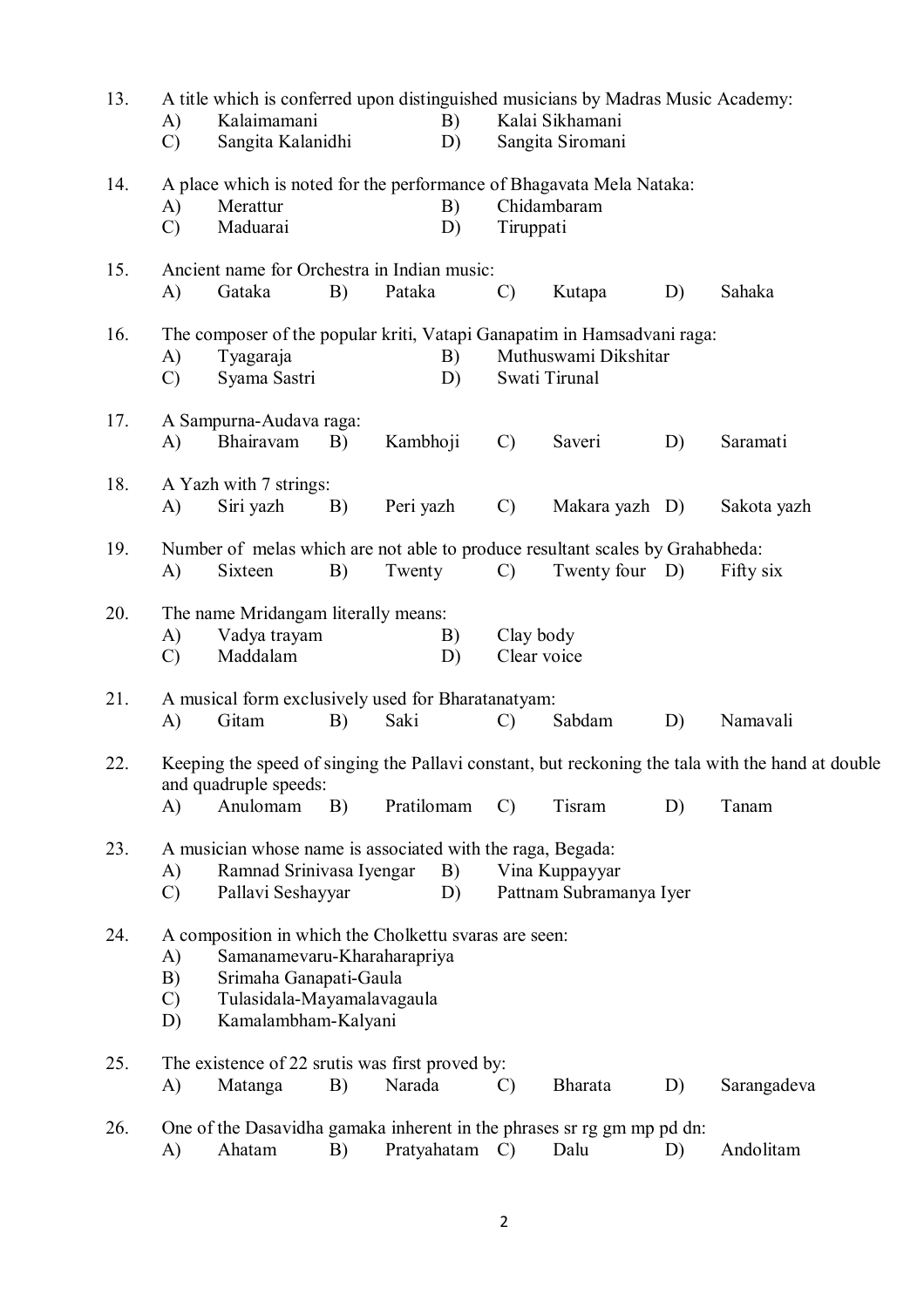| 27. | An exponent of Kathakalakshepam: |                                                              |    |            |    |                 |                     |    |             |  |  |
|-----|----------------------------------|--------------------------------------------------------------|----|------------|----|-----------------|---------------------|----|-------------|--|--|
|     | A)                               | Swati Tirunal                                                |    |            | B) |                 | Muthaiah Bhagavatar |    |             |  |  |
|     | $\mathcal{C}$                    | Pattnam Subramanya Iyer                                      |    |            | D) |                 | Tanjavur Chinnayya  |    |             |  |  |
| 28. |                                  | Madhyama murchana of Kiravani:                               |    |            |    |                 |                     |    |             |  |  |
|     | A)                               | Dharmavati                                                   |    |            | B) | Rishabhapriya   |                     |    |             |  |  |
|     | $\mathcal{C}$                    | Hemavati                                                     |    |            | D) | Nitimati        |                     |    |             |  |  |
| 29. |                                  | The author of Sangita Samaya Sara:                           |    |            |    |                 |                     |    |             |  |  |
|     | A)                               | Vidyaranaya                                                  |    |            | B) |                 | Parsvadeva          |    |             |  |  |
|     | $\mathcal{C}$                    | Dattila                                                      |    |            | D) |                 | Govinda Dikshitar   |    |             |  |  |
| 30. |                                  | The raga in which the Kriti, 'Brochevaravaru' is composed:   |    |            |    |                 |                     |    |             |  |  |
|     | A)                               | Sreeranjani                                                  |    |            | B) | Khamas          |                     |    |             |  |  |
|     | $\mathcal{C}$                    | Kharaharapriya                                               |    |            | D) |                 | Madhyamavati        |    |             |  |  |
| 31. |                                  | The composer of Navavidhabhakti kirtanas:                    |    |            |    |                 |                     |    |             |  |  |
|     | A)                               | Swati Tirunal                                                |    |            | B) |                 | Syama Sastri        |    |             |  |  |
|     | $\mathcal{C}$                    | Muthuswami Dikshitar                                         |    |            | D) |                 | Vina Kuppayyar      |    |             |  |  |
| 32. |                                  | Choose the odd one out                                       |    |            |    |                 |                     |    |             |  |  |
|     | A)                               | Sadharana Gandhara                                           |    |            | B) |                 | Anatara Gandhara    |    |             |  |  |
|     | $\mathcal{C}$                    | Suddha gandhara                                              |    |            | D) |                 | Komala gandhara     |    |             |  |  |
| 33. |                                  | Nomenclature of 72 melakaratas are given by:                 |    |            |    |                 |                     |    |             |  |  |
|     | A)                               | Venkatamakhi                                                 |    |            | B) |                 | Govindacharya       |    |             |  |  |
|     | $\mathcal{C}$                    | Govinda Dikshitar                                            |    |            | D) |                 | Sarangadeva         |    |             |  |  |
| 34. |                                  | The mid-point in the vibrating length of a string is called: |    |            |    |                 |                     |    |             |  |  |
|     | A)                               | Node                                                         | B) | Antiphony  |    | $\mathcal{C}$   | Semi-node           | D) | Antinode    |  |  |
| 35. |                                  | A musical form which has no sahitya:                         |    |            |    |                 |                     |    |             |  |  |
|     |                                  | A) Svarajati B) Gitam                                        |    |            |    | $\mathcal{C}$ ) | Jati svaram         | D) | Daru varnam |  |  |
| 36. |                                  | A variety of Adi tala which starts after 6 counts            |    |            |    |                 |                     |    |             |  |  |
|     | A)                               | Desadi tala                                                  |    |            | B) |                 | Madhyadi tala       |    |             |  |  |
|     | $\mathcal{C}$                    | Dhruvadi tala                                                |    |            | D) |                 | Tisra triputa tala  |    |             |  |  |
| 37. |                                  | Pick up the Vivadi mela:                                     |    |            |    |                 |                     |    |             |  |  |
|     | A)                               | Ramapriya                                                    | B) | Bhavapriya |    | $\mathcal{C}$   | Chalanatta          | D) | Kokilapriya |  |  |
| 38. |                                  | The term which refers to the quality of sound:               |    |            |    |                 |                     |    |             |  |  |
|     | A)                               | Pitch                                                        | B) | Timbre     |    | $\mathcal{C}$   | Tone                | D) | Alto        |  |  |
| 39. |                                  | The name in which Ragamalika was known in ancient music:     |    |            |    |                 |                     |    |             |  |  |
|     | A)                               | Ragasagar                                                    |    |            | B) | Ragamala        |                     |    |             |  |  |
|     | $\mathcal{C}$                    | Raga kadambakam                                              |    |            | D) |                 | Raga-ragini         |    |             |  |  |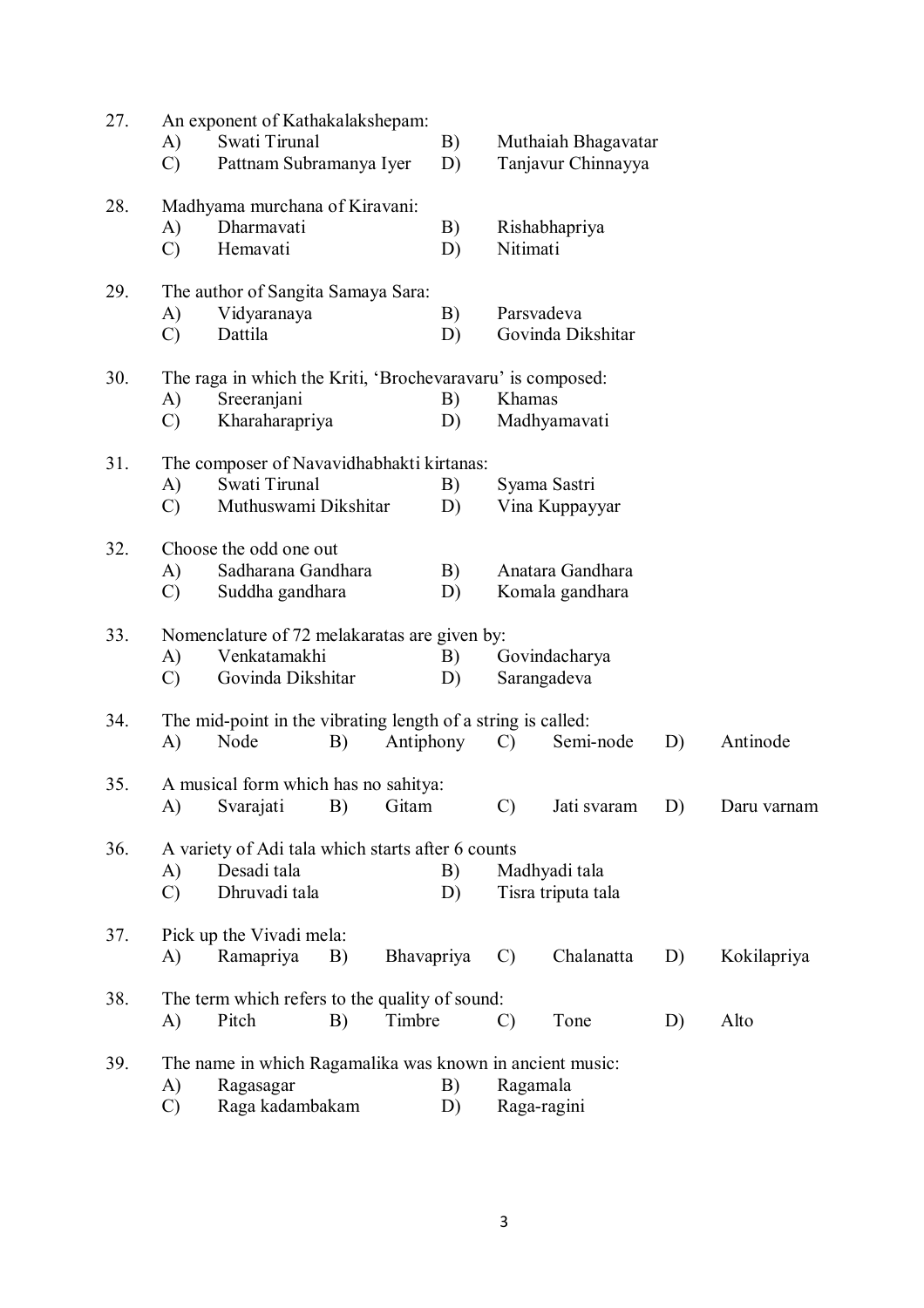| 40. |               | The instrument piano comes under the variety of:                         |    |           |    |               |                           |    |          |  |
|-----|---------------|--------------------------------------------------------------------------|----|-----------|----|---------------|---------------------------|----|----------|--|
|     | A)            | Tata vadya                                                               |    |           | B) | Sushira vadya |                           |    |          |  |
|     | $\mathcal{C}$ | Avanadha vadya                                                           |    |           | D) |               | Ghana vadya               |    |          |  |
| 41. |               | The mnemonic name of the mela, Rishabhapriya:                            |    |           |    |               |                           |    |          |  |
|     | A)            | Sa Ra Gu Mi Pa Dha Ni                                                    |    |           | B) |               | Sa Ri Gu ma Pa Dhi Nu     |    |          |  |
|     | $\mathcal{C}$ | Sa Ra Gu Ma Pa Dhi Nu                                                    |    |           | D) |               | Sa Ri Gu Mi Pa Dha Ni     |    |          |  |
| 42. |               | An equivalent interval of Major tone:                                    |    |           |    |               |                           |    |          |  |
|     | A)            | Chatusruti interval                                                      |    |           | B) |               | Trisruti interval         |    |          |  |
|     | $\mathcal{C}$ | Dvisruti interval                                                        |    |           | D) |               | Ekasruti interval         |    |          |  |
| 43. |               | The term which denotes the music of a composition:                       |    |           |    |               |                           |    |          |  |
|     | A)            | Matu                                                                     | B) | Dhatu     |    | $\mathcal{C}$ | <b>Bindu</b>              | D) | Sanchari |  |
| 44. |               | Pick out the raga which is not a janya of 15th mela, Mayamalavagaula:    |    |           |    |               |                           |    |          |  |
|     | A)            | Vasantabhairavi                                                          |    |           | B) | Gaula         |                           |    |          |  |
|     | $\mathcal{C}$ | Malahari                                                                 |    |           | D) | Saveri        |                           |    |          |  |
| 45. |               | Composer of the Ragamalika, 'Kamalajasya':                               |    |           |    |               |                           |    |          |  |
|     | A)            | Tyagaraja                                                                |    |           | B) |               | Swati Tirunal             |    |          |  |
|     | C)            | Muthuswami Dikshitar                                                     |    |           | D) |               | Syama Sastri              |    |          |  |
| 46. |               | The musician who codified the system of 10 'Thaats' in Hindustani music: |    |           |    |               |                           |    |          |  |
|     | A)            | Vishnu Digambar Paluskar                                                 |    |           | B) |               | Kumar Gandharv            |    |          |  |
|     | $\mathcal{C}$ | Mallikarjun Mansoor                                                      |    |           | D) |               | Vishnu Narayan Bhatkhande |    |          |  |
| 47. |               | A Mela with perfectly symmetrical tetra-chords:                          |    |           |    |               |                           |    |          |  |
|     | A)            | Sankarbharanam                                                           |    |           | B) |               | Harikambhoji              |    |          |  |
|     | $\mathcal{C}$ | Chakravakam                                                              |    |           | D) |               | Mechakalyani              |    |          |  |
| 48. |               | The treatise in which the definition of raga is first mentioned:         |    |           |    |               |                           |    |          |  |
|     |               | A) Ragavibodha B) Brihaddesi                                             |    |           |    |               |                           |    |          |  |
|     | $\mathcal{C}$ | Sangita Makaranda                                                        |    |           | D) |               | Sangita Makaranda         |    |          |  |
| 49. |               | Find out the mela, Sa Ri Gi Mi Pa Dhi Nu Sa:                             |    |           |    |               |                           |    |          |  |
|     | A)            | Vachaspati                                                               | B) | Latangi   |    | $\mathcal{C}$ | Dharmavati                | D) | Hemavati |  |
| 50. |               | Name of the 28th mela in Asampurna Mela scheme:                          |    |           |    |               |                           |    |          |  |
|     | A)            | Hari kedaragaula                                                         |    |           | B) |               | Hari narayani             |    |          |  |
|     | $\mathcal{C}$ | Haritapriya                                                              |    |           | D) | Sriraga       |                           |    |          |  |
| 51. |               | Who composed music to the ragamalika, 'Bhavayami Raghuramam'?            |    |           |    |               |                           |    |          |  |
|     | A)            | Semmangudi Srinivasa Iyer B)                                             |    |           |    |               | Lalgudi Jayaraman         |    |          |  |
|     | $\mathcal{C}$ | M S Subbalakshmi                                                         |    |           | D) |               | Muthiah Bhagavatar        |    |          |  |
| 52. |               | Medini jati is a type of:                                                |    |           |    |               |                           |    |          |  |
|     | A)            | Gitika                                                                   | B) | Prabandha |    | $\mathcal{C}$ | Churnika                  | D) | Javali   |  |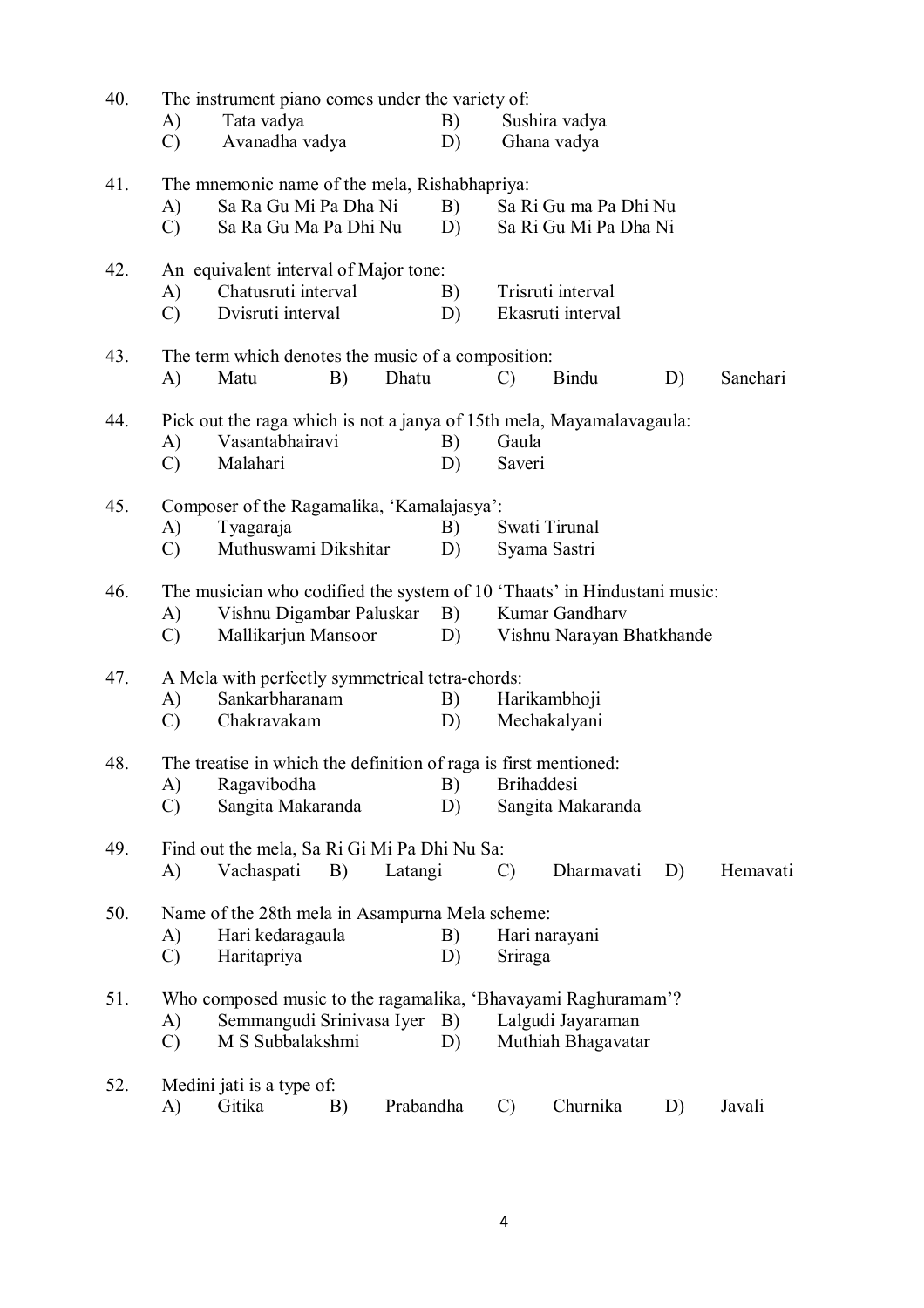| 53. | A)<br>$\mathcal{C}$             | The name given to the art of reciting Jatis in conformity to the tala:<br>Konugol<br>Taya                                                                                                                |    |            | B)<br>D) |                  | Taniyavartanam<br>Tayampaka                         |    |           |
|-----|---------------------------------|----------------------------------------------------------------------------------------------------------------------------------------------------------------------------------------------------------|----|------------|----------|------------------|-----------------------------------------------------|----|-----------|
| 54. | A)                              | Pick up the Navasandhi tala:<br>Siva                                                                                                                                                                     | B) | Vishnu     |          | $\mathcal{C}$    | Kottari                                             | D) | Saraswati |
| 55. | A)<br>$\mathcal{C}$             | A bowed instrument:<br>Gottuvadyam<br>Sitar                                                                                                                                                              |    |            | B)<br>D) | Sarod<br>Sarangi |                                                     |    |           |
| 56. | A)                              | The serial number of Shadvidhamargini in the 72 melakarta scheme:<br>24                                                                                                                                  | B) | 46         |          | $\mathcal{C}$    | 44                                                  | D) | 67        |
| 57. | A)                              | Value of a Nyuna sruti interval<br>25/24                                                                                                                                                                 | B) | 256/243    |          | $\mathcal{C}$    | 81/80                                               | D) | 32/27     |
| 58. | A)<br>C)                        | The composer of the Gitam, 'Sambhasivayanave':<br>Syama Sastri<br>Chinnikrishna Dasar                                                                                                                    |    |            | B)<br>D) |                  | Swati Tirunal<br>Tanjavur Ponnayya                  |    |           |
| 59. | A)                              | A musical form which figures in Abhyasa ganam and Sabha ganam:<br>Gitam                                                                                                                                  | B) | Jatisvaram |          | $\mathcal{C}$    | Varnam                                              | D) | Svarajati |
| 60. | A)<br>B)<br>$\mathcal{C}$<br>D) | A Kriti in which the sequence of 'Gopuchcha Yati' is seen:<br>Deva deva kalayami-Mayamalavagaula<br>Samanamevaru-Kharaharapriya<br>Jnamusakarada-Poorvi kalyani<br>Tygarajayoga vaibhavam-Anandabhairavi |    |            |          |                  |                                                     |    |           |
| 61. | A)                              | A raga which is said to have been created by Ramaswami Dikshitar:<br>Kadanakutuhalam<br>C) Hamsadhvani                                                                                                   |    |            | B)<br>D) |                  | Amarasenapriya<br>Noroshta                          |    |           |
| 62. | A)                              | The term that was used to denote raga, in ancient works<br>Grama                                                                                                                                         | B) | Jati       |          | $\mathcal{C}$    | Murchana                                            | D) | Alankara  |
| 63. | A)<br>$\mathcal{C}$             | Give the Svara combinations of the mela, Vachaspati:<br>Ri-Gu & Dhi-Ni<br>Ri-Gi & Dhi-Nu                                                                                                                 |    |            | B)<br>D) |                  | Ra-Gu & Dha-Ni<br>Ru-gu & Dhi- Ni                   |    |           |
| 64. | A)                              | The corresponding raga of Suddha saveri in Hindustani music:<br>Malkauns                                                                                                                                 | B) | Jogia      |          | $\mathcal{C}$    | Bhoop                                               | D) | Durga     |
| 65. | A)                              | A place in which Sarva vadyam is performed every year:<br>Kalahasti                                                                                                                                      | B) | Suchindram |          | $\mathcal{C}$    | Chidambaram D)                                      |    | Cheyyur   |
| 66. | A)<br>$\mathcal{C}$             | The composer who is known as Tana Varna Margadarsi:<br>Annamacharya<br>Pallavi Seshayyar                                                                                                                 |    |            | B)<br>D) |                  | Pachimiriyam Adi Appayya<br>Pallavi Doraiswami Iyer |    |           |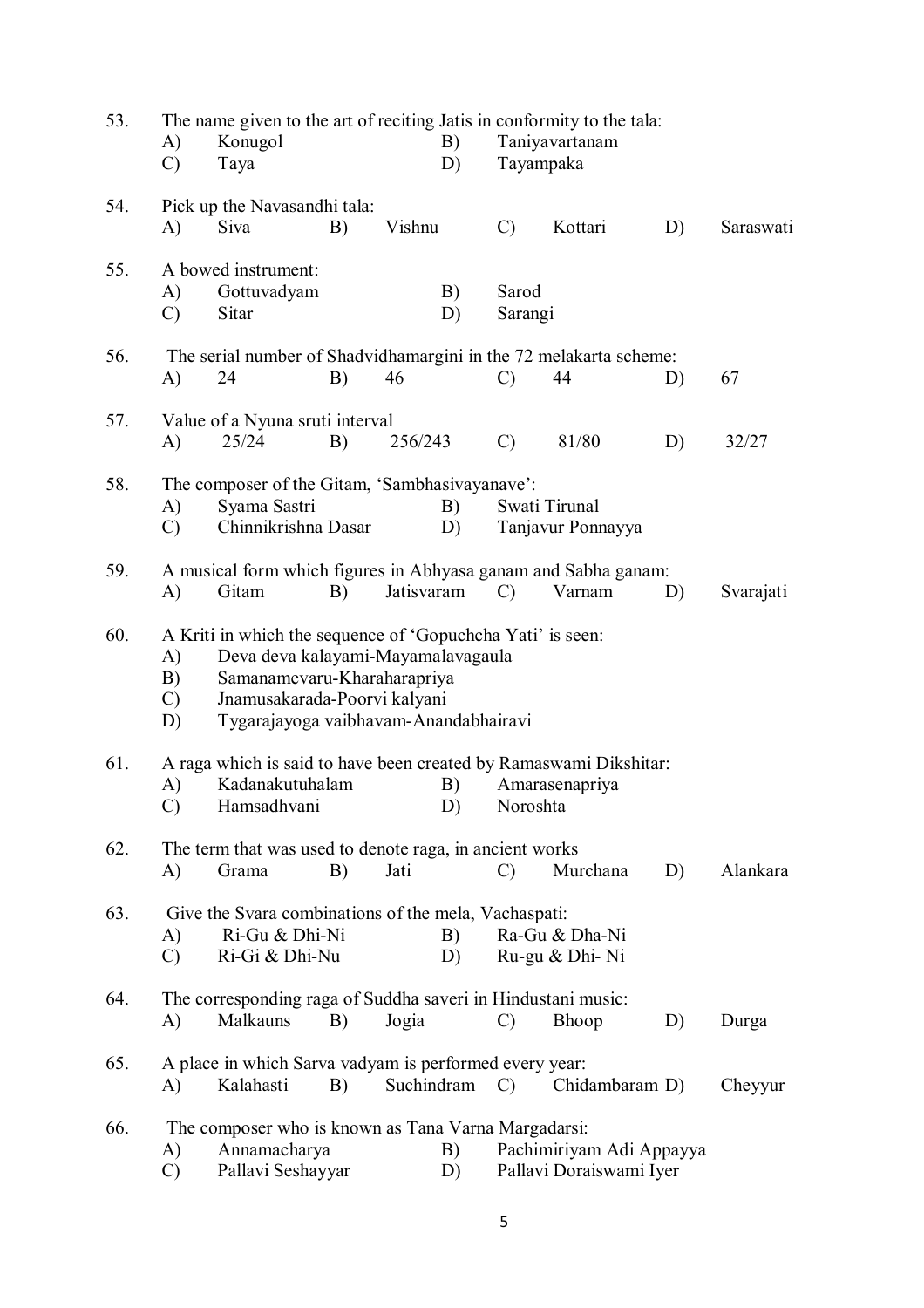| 67. | A)<br>$\mathcal{C}$             | Sumadyuti<br>Gamakakriya                                                                                                                                                                                                                                                              |    | The name of Simhendra madhyamam in the Asampurna mela scheme:<br>B)<br>Harikedaragaula<br>Bhavani<br>D) |                 |                  |                                                                                                                                                                                                                                                                                      |    |            |
|-----|---------------------------------|---------------------------------------------------------------------------------------------------------------------------------------------------------------------------------------------------------------------------------------------------------------------------------------|----|---------------------------------------------------------------------------------------------------------|-----------------|------------------|--------------------------------------------------------------------------------------------------------------------------------------------------------------------------------------------------------------------------------------------------------------------------------------|----|------------|
| 68. | A)                              | The signature used by Pattnam Subamanya Iyer used in his kritis:<br>Gopaladasa                                                                                                                                                                                                        | B) | Guhadasa                                                                                                |                 | $\mathcal{C}$    | Venkatesa                                                                                                                                                                                                                                                                            | D) | Srinivasa  |
| 69. | A)                              | Aksharakala duration of the tala, Misra jati Matya tala:<br>16                                                                                                                                                                                                                        | B) | 12                                                                                                      |                 | $\mathcal{C}$    | 14                                                                                                                                                                                                                                                                                   | D) | 11         |
| 70. | A)                              | An amurchanakaraka mela:<br>Kiravani                                                                                                                                                                                                                                                  | B) | Ramapriya                                                                                               |                 | $\mathcal{C}$    | Bhavapriya                                                                                                                                                                                                                                                                           | D) | Dharmavati |
| 71. | A)<br>$\mathcal{C}$             | A Carnatic raga which is similar to Harmonic Minor scale in Western music:<br>Natabhairavi<br>Gaurimanohari                                                                                                                                                                           |    |                                                                                                         | B)<br>D)        | Kiravani         | Kharaharapriya                                                                                                                                                                                                                                                                       |    |            |
| 72. | A)                              | A Hindustani tala which corresponds to the Adi tala of Carnatic music:<br>Jhap taal                                                                                                                                                                                                   | B) |                                                                                                         | Ata choutaal C) |                  | Teen taal                                                                                                                                                                                                                                                                            | D) | Rupak taal |
| 73. | A)<br>$\mathcal{C}$             | The Tamil musical form Tiruvachakam is written by:<br>Manikka Vachagar<br>Kotisvara Iyer                                                                                                                                                                                              |    |                                                                                                         | B)<br>D)        |                  | Subramanya Bharati<br>Annamalai Reddiar                                                                                                                                                                                                                                              |    |            |
| 74. | A)<br>B)<br>$\mathcal{C}$<br>D) | Sequence the melas according to their position in 72 melakarta scheme:<br>Mayamalavagaula, Dhenuka, Chitrambari, Charukesi<br>Dhenuka, Mayamalavagaula, Charukesi, Chitrambari<br>Charukesi, Mayamalavagaula, Chitrambari, Dhenuka<br>Dhenuka. Charukesi, Mayamalavagaula, Chitambari |    |                                                                                                         |                 |                  |                                                                                                                                                                                                                                                                                      |    |            |
| 75. | A)<br>B)<br>$\mathcal{C}$<br>D) | Sequence the lakshana grandhas according to its century:                                                                                                                                                                                                                              |    |                                                                                                         |                 |                  | Brihaddesi, Sangita Ratnakara, Natya Sastra, Chaturdandi Prakasika<br>Natya Sastra, Chaturdandi Prakasika, Brihaddesi, Sangita Ratnakara<br>Natya Sastra, Sangita Ratnakara, Chaturdandi Prakasika, Brihaddesi<br>Natya Sastra, Brihaddesi, Sangita Ratnakara, Chaturdandi Prakasika |    |            |
| 76. | A)<br>$\mathcal{C}$             | A raga which portrays Vira rasa:<br>Bhairavi<br>Madhyamavati                                                                                                                                                                                                                          |    |                                                                                                         | B)<br>D)        | Atana<br>Vasanta |                                                                                                                                                                                                                                                                                      |    |            |
| 77. | A)                              | Raga, Saranga belongs to the category:<br>Upanga                                                                                                                                                                                                                                      | B) | Kriyanga                                                                                                |                 | $\mathcal{C}$    | Bhashanga                                                                                                                                                                                                                                                                            | D) | Sampurna   |
| 78. | A)<br>$\mathcal{C}$             | The musical drama, Nandanar Charitram is written by:<br>Arunachala Kavi<br>Gopalakrishna Bharati                                                                                                                                                                                      |    |                                                                                                         | B)<br>D)        |                  | Subramanya Bharati<br>Muthu Tandavar                                                                                                                                                                                                                                                 |    |            |
| 79. | A)                              | The holy syllables sung in Samagana:<br>Sthobas                                                                                                                                                                                                                                       | B) | Hastaka                                                                                                 |                 | $\mathcal{C}$    | Gathika                                                                                                                                                                                                                                                                              | D) | Samika     |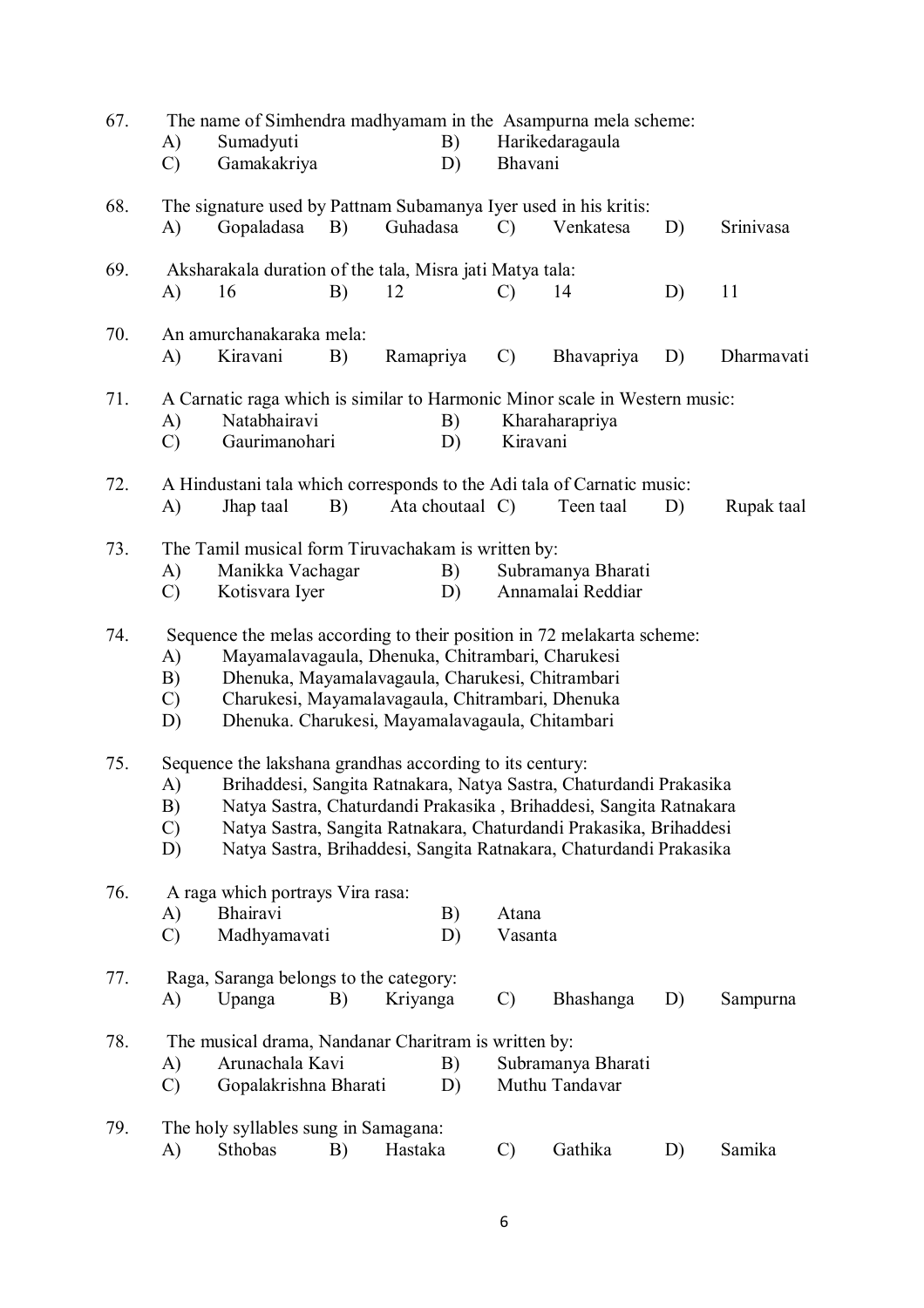|     |                 | The musician who is known as Gaana Chakravarti:<br>B)                        |    |        |    |               |                         |    |          |  |  |  |
|-----|-----------------|------------------------------------------------------------------------------|----|--------|----|---------------|-------------------------|----|----------|--|--|--|
|     |                 | A)<br>Vina Kuppayyar                                                         |    |        |    |               | Pattnam Subramanya Iyer |    |          |  |  |  |
|     | $\mathcal{C}$ ) | Ramnad Srinivasa Iyengar                                                     |    |        | D) |               | Maha Vaidyanatha Iyer   |    |          |  |  |  |
| 81. |                 | Kamavardhani is equal to  Thaat in Hindustani music                          |    |        |    |               |                         |    |          |  |  |  |
|     | A)              | Marva                                                                        | B) | Poorvi |    | $\mathcal{C}$ | Khamaj                  | D) | Todi     |  |  |  |
| 82. |                 | Peiyamelam denotes:                                                          |    |        |    |               |                         |    |          |  |  |  |
|     | A)              | Dance Band                                                                   |    |        | B) | Flute band    |                         |    |          |  |  |  |
|     | $\mathcal{C}$   | Nagasvaram band                                                              |    |        | D) |               | Avanadha vadyas         |    |          |  |  |  |
| 83. |                 | A Nishadantya raga:                                                          |    |        |    |               |                         |    |          |  |  |  |
|     | A)              | Punnagavarali                                                                |    |        | B) |               | Nadanamakriya           |    |          |  |  |  |
|     | $\mathcal{C}$   | Kurinji                                                                      |    |        | D) | Navaroj       |                         |    |          |  |  |  |
| 84. |                 | The book in which gives the full list of the names of 72 Melakarta ragas:    |    |        |    |               |                         |    |          |  |  |  |
|     | A)              | Chaturdandi Prakasika                                                        |    |        | B) |               | Sangraha Chudamani      |    |          |  |  |  |
|     | $\mathcal{C}$   | Sangita Sudha                                                                |    |        | D) |               | Sangita Ratnakara       |    |          |  |  |  |
| 85. |                 | According to the time theory of ragas, Nilambari is a                        |    |        |    |               |                         |    |          |  |  |  |
|     | A)              | Morning raga                                                                 |    |        | B) | Noon raga     |                         |    |          |  |  |  |
|     | $\mathcal{C}$   | Evening raga                                                                 |    |        | D) |               | Late night raga         |    |          |  |  |  |
| 86. |                 | A Surbahar exponent who died this year:                                      |    |        |    |               |                         |    |          |  |  |  |
|     | A)              | Ali Akbar Khan                                                               |    |        | B) |               | Allauddin Khan          |    |          |  |  |  |
|     | $\mathcal{C}$   | Annapoorna Devi                                                              |    |        | D) |               | Nikhil Banerji          |    |          |  |  |  |
| 87. |                 | Composer of Srirangam Pancharatnam                                           |    |        |    |               |                         |    |          |  |  |  |
|     | A)              | Tyagaraja                                                                    |    |        | B) |               | Muthuswami Dikshitar    |    |          |  |  |  |
|     | $\mathcal{C}$   | Syama Sastri                                                                 |    |        | D) |               | Swati Tirunal           |    |          |  |  |  |
| 88. |                 | An ancient Tamil 'Pann' which is equivalent to the raga, Kambhoji:           |    |        |    |               |                         |    |          |  |  |  |
|     |                 | A) Kausikam B) Takkesi C) Panchamam D)                                       |    |        |    |               |                         |    | Sevvazhi |  |  |  |
| 89. |                 | One of the Margi talas:                                                      |    |        |    |               |                         |    |          |  |  |  |
|     | A)              | Lakshmisam                                                                   |    |        | B) |               | Simhanandanam           |    |          |  |  |  |
|     | $\mathcal{C}$   | Chachaputam                                                                  |    |        | D) | Simhalila     |                         |    |          |  |  |  |
| 90. |                 | Lakshana of Jhampa tala                                                      |    |        |    |               |                         |    |          |  |  |  |
|     | A)              | 1101                                                                         | B) | IOI    |    | $\mathcal{C}$ | IUI                     | D) | I U O    |  |  |  |
| 91. |                 | A musical form belonging to the sphere of sacred music in Mahratti language: |    |        |    |               |                         |    |          |  |  |  |
|     | $\bf{A}$        | Dhruva giti $B$ )                                                            |    | Abhang |    | $\mathcal{C}$ | Kalakshepam D)          |    | Chindu   |  |  |  |
| 92. |                 | Musician who is known as the Father of Hindustani music:                     |    |        |    |               |                         |    |          |  |  |  |
|     | A)              | Sadarang-Adarang                                                             |    |        | B) |               | V N Bhatkande           |    |          |  |  |  |
|     | $\mathcal{C}$   | Raja Mansingh Tomar                                                          |    |        | D) |               | Amir Khusru             |    |          |  |  |  |
| 93. |                 | A variety of prabandha which took five of the six angas                      |    |        |    |               |                         |    |          |  |  |  |
|     | A)              | Medinijati prabandha                                                         |    |        | B) |               | Anandinijati prabandha  |    |          |  |  |  |
|     | $\mathcal{C}$   | Dipinijati prabandha                                                         |    |        | D) |               | Viprakirna prabandha    |    |          |  |  |  |

7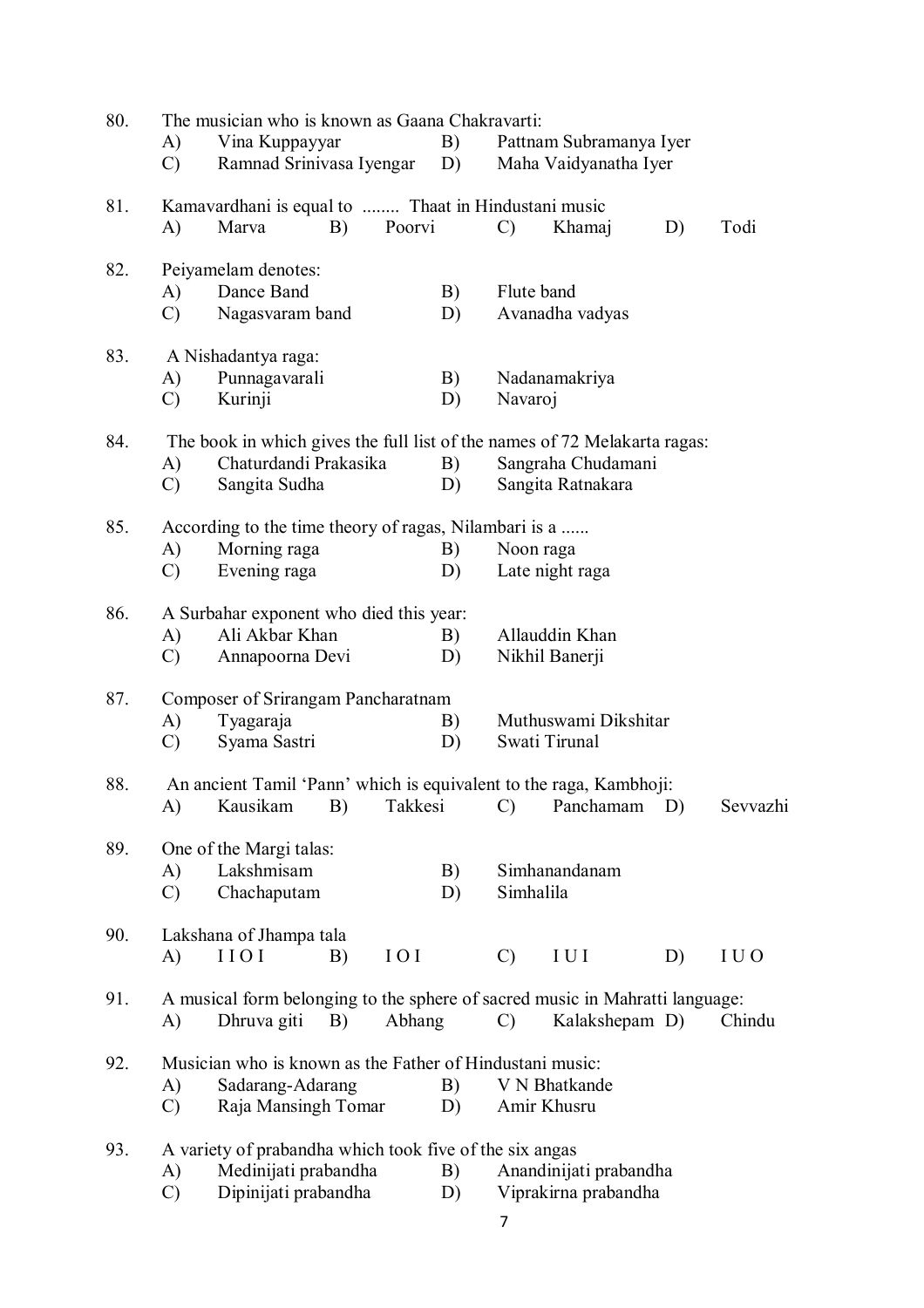| 94.  | A)            | Somanatha                                                              | B) | The Lakshana grandha, Sangita Parijata is written by:<br>Narada<br>$\mathcal{C}$<br>Ahobala |    |               |                            | D) | Lochana Kavi                                                                         |
|------|---------------|------------------------------------------------------------------------|----|---------------------------------------------------------------------------------------------|----|---------------|----------------------------|----|--------------------------------------------------------------------------------------|
|      |               |                                                                        |    |                                                                                             |    |               |                            |    |                                                                                      |
| 95.  |               | A composer who is known as Abhinava Jayadeva:                          |    |                                                                                             |    |               |                            |    |                                                                                      |
|      | A)            | Kshetrajna                                                             |    |                                                                                             | B) |               | Narayana Tirtha            |    |                                                                                      |
|      | $\mathcal{C}$ | Bhadrachalam Ramadas                                                   |    |                                                                                             | D) |               | Anammacharya               |    |                                                                                      |
| 96.  |               | Pick out the Ubhaya vakra raga:                                        |    |                                                                                             |    |               |                            |    |                                                                                      |
|      | A)            | Sriraga                                                                | B) | Manirang                                                                                    |    | $\mathcal{C}$ | Sahana                     | D) | Sama                                                                                 |
| 97.  |               | The raga in which Chyuta Shadja nishada figures:                       |    |                                                                                             |    |               |                            |    |                                                                                      |
|      | A)            | Sankarabharanam                                                        |    |                                                                                             | B) | Kurinji       |                            |    |                                                                                      |
|      | $\mathcal{C}$ | Mayamalavagaula                                                        |    |                                                                                             | D) |               | Brindavana Saranga         |    |                                                                                      |
| 98.  |               | A Kathakali tala which corresponds to the Adi tala of Carnatic music:  |    |                                                                                             |    |               |                            |    |                                                                                      |
|      | A)            | Chempata                                                               | B) | Atanta                                                                                      |    | $\mathcal{C}$ | Muriyatanta                | D) | Panchari                                                                             |
| 99.  |               | The name in which the note, Gandhara was known in ancient Tamil music: |    |                                                                                             |    |               |                            |    |                                                                                      |
|      | A)            | Kural                                                                  | B) | Tuttam                                                                                      |    | $\mathcal{C}$ | Vilari                     | D) | Kaikilai                                                                             |
| 100. |               | The author of the Tiruppugazh hymns                                    |    |                                                                                             |    |               |                            |    |                                                                                      |
|      | A)            | Manikka Vachagar                                                       |    |                                                                                             | B) |               | Arunagiri Nathar           |    |                                                                                      |
|      | $\mathcal{C}$ | Arunachala Kavi                                                        |    |                                                                                             | D) |               | Gopalakrishna Bharati      |    |                                                                                      |
| 101. |               | In ancient music Gamaka was known by the name                          |    |                                                                                             |    |               |                            |    |                                                                                      |
|      | A)            | Dhruva                                                                 | B) | Melapaka                                                                                    |    | $\mathcal{C}$ | Alankara                   | D) | Samika                                                                               |
| 102. |               | A composition which is set to Desadi tala:                             |    |                                                                                             |    |               |                            |    |                                                                                      |
|      | A)            | Raghunayaka-Hamsadvani                                                 |    |                                                                                             |    |               |                            |    |                                                                                      |
|      | B)            | Merusamana-Mayamalavagaula                                             |    |                                                                                             |    |               |                            |    |                                                                                      |
|      | $\mathcal{C}$ | Enduku nirdaya-Harikambhoji                                            |    |                                                                                             |    |               |                            |    |                                                                                      |
|      | D)            | Ramaninnu nammina-Mohanam                                              |    |                                                                                             |    |               |                            |    |                                                                                      |
| 103. |               | The Uttaranga svaras which are used in the fourth mela of a chakra:    |    |                                                                                             |    |               |                            |    |                                                                                      |
|      | A)            | Suddha dhaivata & Kaisaki nishada                                      |    |                                                                                             |    |               |                            |    |                                                                                      |
|      | B)            | Chatusruti dhaivata & Kakali nishada                                   |    |                                                                                             |    |               |                            |    |                                                                                      |
|      | $\mathcal{C}$ | Suddha dhaivata & Kakali nishada                                       |    |                                                                                             |    |               |                            |    |                                                                                      |
|      | D)            | Chatusruti dhaivata & Kaisaki nishada                                  |    |                                                                                             |    |               |                            |    |                                                                                      |
| 104. |               |                                                                        |    |                                                                                             |    |               |                            |    | A musical form in which the theme of Nayaka-Nayaki relationship is well brought out: |
|      | A)            | Tillana                                                                | B) | Kirtanam                                                                                    |    | $\mathcal{C}$ | Pada                       | D) | Varnam                                                                               |
| 105. |               | European music is based on:                                            |    |                                                                                             |    |               |                            |    |                                                                                      |
|      | A)            | Scale of Geeks                                                         |    |                                                                                             | B) |               | Scale of Equal Temperament |    |                                                                                      |
|      | $\mathcal{C}$ | Scale of Just Intonation                                               |    |                                                                                             | D) |               | Scale of Polyphony         |    |                                                                                      |
| 106. |               | Nattakuranji is derived from the mela:                                 |    |                                                                                             |    |               |                            |    |                                                                                      |
|      | A)            | Harikambhoji                                                           |    |                                                                                             | B) |               | Sankarabharanam            |    |                                                                                      |
|      | $\mathcal{C}$ | Kharaharapriya                                                         |    |                                                                                             | D) |               | Natabhairavi               |    |                                                                                      |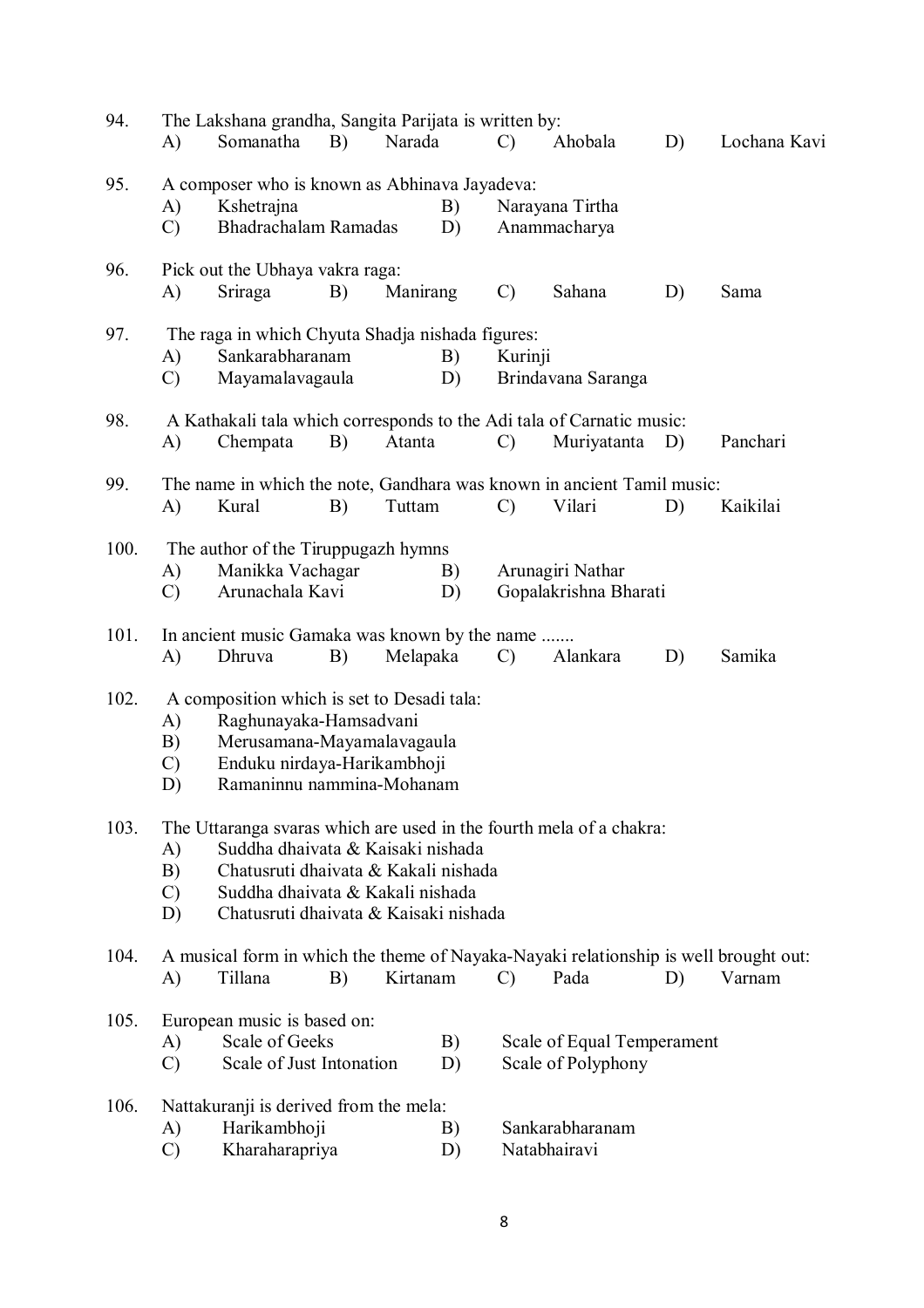| 107. | A)                  | The formula which is used to find out the serial number of the melas:<br>Bhoota Sankhya                           |    | B)             |               | Katapayadi Sankhya                          |    |               |
|------|---------------------|-------------------------------------------------------------------------------------------------------------------|----|----------------|---------------|---------------------------------------------|----|---------------|
|      | $\mathcal{C}$       | Mela Sankhya                                                                                                      |    | D)             |               | Akshara Sankhya                             |    |               |
| 108. | A)                  | How many Vivadi melas are there in the 6th chakra of 72 Melakarta Scheme?<br>Four                                 | B) | Five           | $\mathcal{C}$ | <b>Six</b>                                  | D) | Two           |
| 109. | A)<br>$\mathcal{C}$ | The variety of Dhaivata used in the raga, Vasanta:<br>Suddha Dhaivata<br>Shadsruti Dhaivata                       |    | B)<br>D)       |               | Chatusruti Dhaivata<br>Dhaivata is not used |    |               |
| 110. | A)<br>$\mathcal{C}$ | The resultant raga by the Gandhara murchana of Hindolam<br>Suddha Dhanyasi<br>Suddha Saveri                       |    | B)<br>D)       | Hindolam      | Madhyamavati                                |    |               |
| 111. | A)                  | A musical form which is known as Vaidika ganam:<br>Kriti                                                          | B) | Varnam         | $\mathcal{C}$ | Padam                                       | D) | Kirtanam      |
| 112. | A)<br>$\mathcal{C}$ | The treatise in which the Dhruva vina-Chala vina experiment is described:<br>Sangita Darpana<br>Sangita Makaranda |    | B)<br>D)       | Natya Sastra  | Sangita Samaya Sara                         |    |               |
| 113. | A)                  | Instruments which are fitted with tongues:<br>Litho-phones $B$ )                                                  |    | Auto-phones C) |               | Xylophones                                  | D) | Lingua-phones |
| 114. | A)<br>$\mathcal{C}$ | A Svanama mudrakara:<br>Muthuswami Dikshitar<br>Swati Tirunal                                                     |    | B)<br>D)       | Jayadeva      | Pattnam Subramanya Iyer                     |    |               |
| 115. | A)<br>$\mathcal{C}$ | Another name of the raga, Andolika:<br>Kokiladvani<br>Mayuradvani                                                 |    | B)<br>D)       |               | Mayuravilasam<br>Kokilaravam                |    |               |
| 116. | A)<br>$\mathcal{C}$ | A composer who is widely regarded as Pada Kavita Pitamaha:<br>Bhadrachalam Ramadas<br>Tyagaraja                   |    | B)<br>D)       |               | Tallappakam Annamacharya<br>Syama Sastri    |    |               |
| 117. | A)<br>$\mathcal{C}$ | 'Palimsu Kamakshi' in Madhyamavati raga is a composition of:<br>Tyagaraja<br>Syama Sastri                         |    | B)<br>D)       |               | Muthuswami Dikshitar<br>Swati Tirunal       |    |               |
| 118. | A)                  | The name of the lowest of the three notes used in reciting the Rig veda:<br>Udatta                                | B) | Anudatta       | $\mathcal{C}$ | Svarita                                     | D) | Samika        |
| 119. | A)<br>$\mathcal{C}$ | Sadari Pan corresponds to the Carnatic raga:<br>Pantuvarali<br>Kharaharapriya                                     |    | B)<br>D)       | Harikamboji   | Sankarabharanam                             |    |               |

9